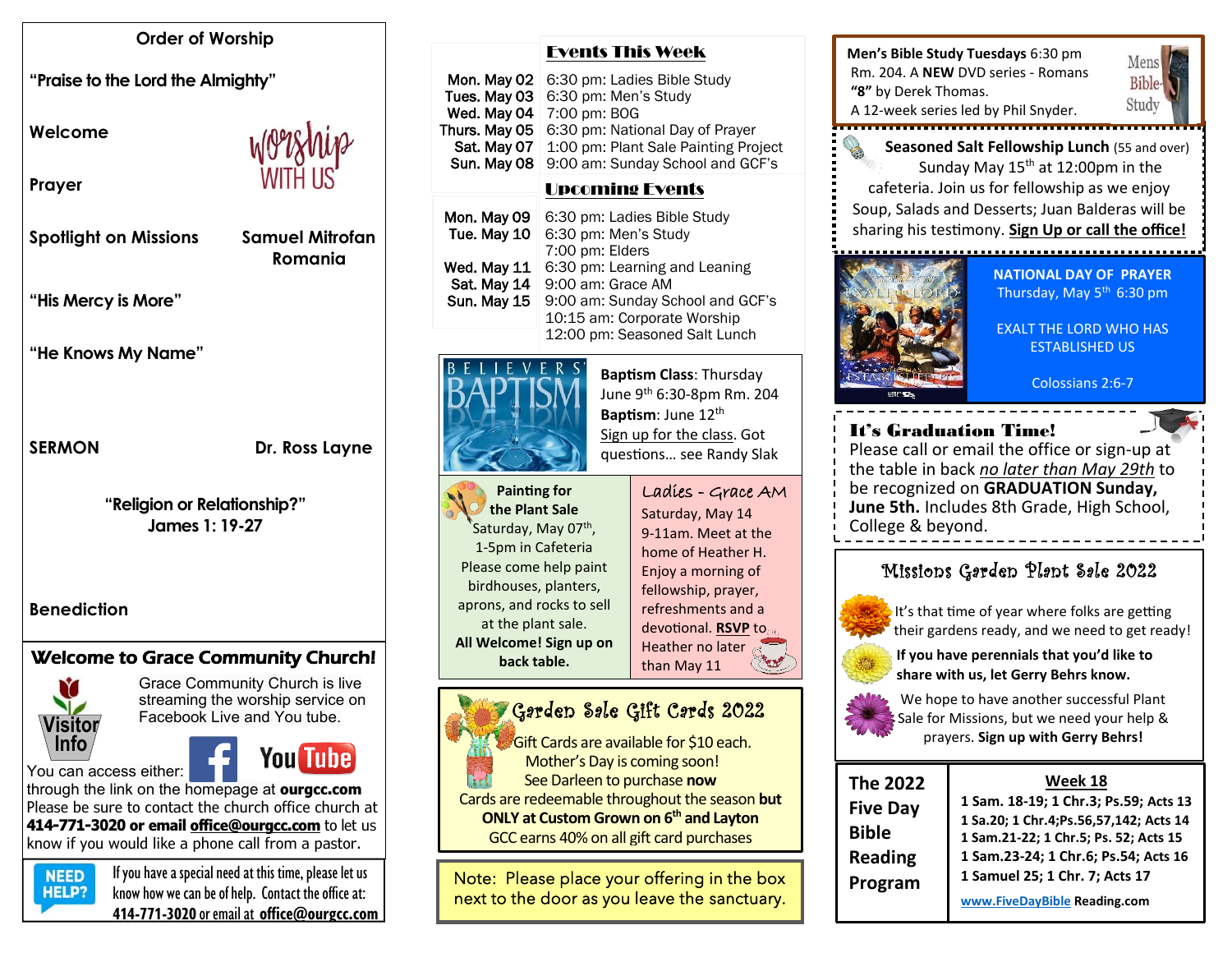#### ANNIVERSARIES

**May 15:** Chris and Jennifer Lipski **May 17:** Kevin and Cathy Degner

#### $BIRTHDAYS$

**Apr. 30:** Lynn Buhrow, April Smith **May 01:** Martin Ehret **May 02:** Chris Lipski **May 03:** Linda Groves **May 04:** Elijah Escalera **May 05:** Joseph Longpre, Paul Stefanich **May 07:** Becky Langer, Dana Longpre **May 09:** James Brown

### *Today I will pray for:*

#### **Our Church Family**

- **\* Alan M. -** healing
- **\* Kathleen C. –** Healing
- **\* Tim C-** Healing
- **\* David S –** Healing, regain strength
- **\* Ben S.** Healing
- **\* Rae Ann -** Healing
- **\* Roxanne L**  Strength
- **\* Benedicto M -** Healing
- **\* Angela T -** Healing
- **\* Linda G -** Slow progression of disease & symptoms
- \* **Mary H**  Healing and encouragement
- **\* Kate G –** Healing
- **\* Andrew G -** Serving in the Army.
- **\* Strong marriages at GCC**
- **\* Church members & attendees without jobs**
- **\* Lost friends & family**

## **Missionaries Serving Locally & Overseas:**

- \* **Tige and Renee Smith** Cambodia
- **\* SBC Gerson Reyes –** Mexico City, Mexico
- **\* Victor A - MERF** Cyprus, Egypt, & Middle East
- **\* Grace H, Tim T -** Philippines
- **\* Samuel M -** Romania
- **\* Eugeniusz T -** Poland Ukraine Relief
- **\* Nate Muse Family -** Australia
- **\* Regan & Mellie M Family**  South Africa
- **\* SBC Africa Representatives – Bayak; Radi I.,**
- **Prosper, Simon S.**
- **\* SBC Myanmar Representative - Henry L-**
- **\* SBC India Rep. - Kishore, Prasanna Kumar, Gumadi Ebenezer**
- **\* Jarrett, Joel, Jeff M., Phil. -** Grace to the Streets
- **\* Milwaukee Rescue Mission**





**Sunday Morning GCF & Sunday School Groups One Accord GCF -** Rm. 306 - Led by Rick Ellis- Galatians **New Life GCF -** cafeteria – Led by Doug Ferrell - Ephesians **Sunday School:**

**PreK-6years -** Rm 207 - Melissa Layne/ Karen Donohoo **7-12 years -**Library - Ariail Layne and helper

## **Helpers for Today**

**Opening Prayer:** Randy Slak **Sunday School:** Rotating Schedule **Nursery:** Anita Weinzatl, Lisa Parsons **Children's Church:** Laurie Klafke, Danielle Menger **Greeters:** Martin and Anna Ehret, Marci Ferrell, Heather Holoubek

## **Helpers for May 08**

 Donohoo, Jen Lipski **Opening Prayer:** Dale Stefanich **Sunday School:** Rotating Schedule **Nursery:** Melissa Piggott and Beth Neustifter **Children's Church**: Lynne Chambers, Bette Milhans **Greeters:** Debbie Marquardt, Kim Ungemach, Karen

## **Praise Team**

John Jaquez (leader), Tim & Suzanne Caldwell, Tim & Judi Kasun, Al Piggott, Melissa Piggott, Jeff & April Smith

Jesse Ceron, Kurt Sonnenburg, Dean Mertins

**Last Week 2022: \$5,364.00 Last Week 2021: \$6,701.00 YTD 2022: \$100,525.61 YTD 2021: \$106,482.50**



#### **Invest In a Vision:**

Special offerings are given for the GCC building fund. To donate, write **Invest in A Vision** (IIAV) on memo line of your check.

**Last Week: \$40.00 Total Received: \$316,457.34 SCRIP: Total Profit for Jan.- March 2022 - \$663.10 Total Profit for Jan. - Dec. 2021: \$3,280.42**



May 01, 2022



SERMON:

# **"RELIGION OR RELATIONSHIP?"**

Presented by: Dr. Ross Layne

*"Religion that is pure and undefiled is this…" James 1:27*

- **GCC Giving**
-